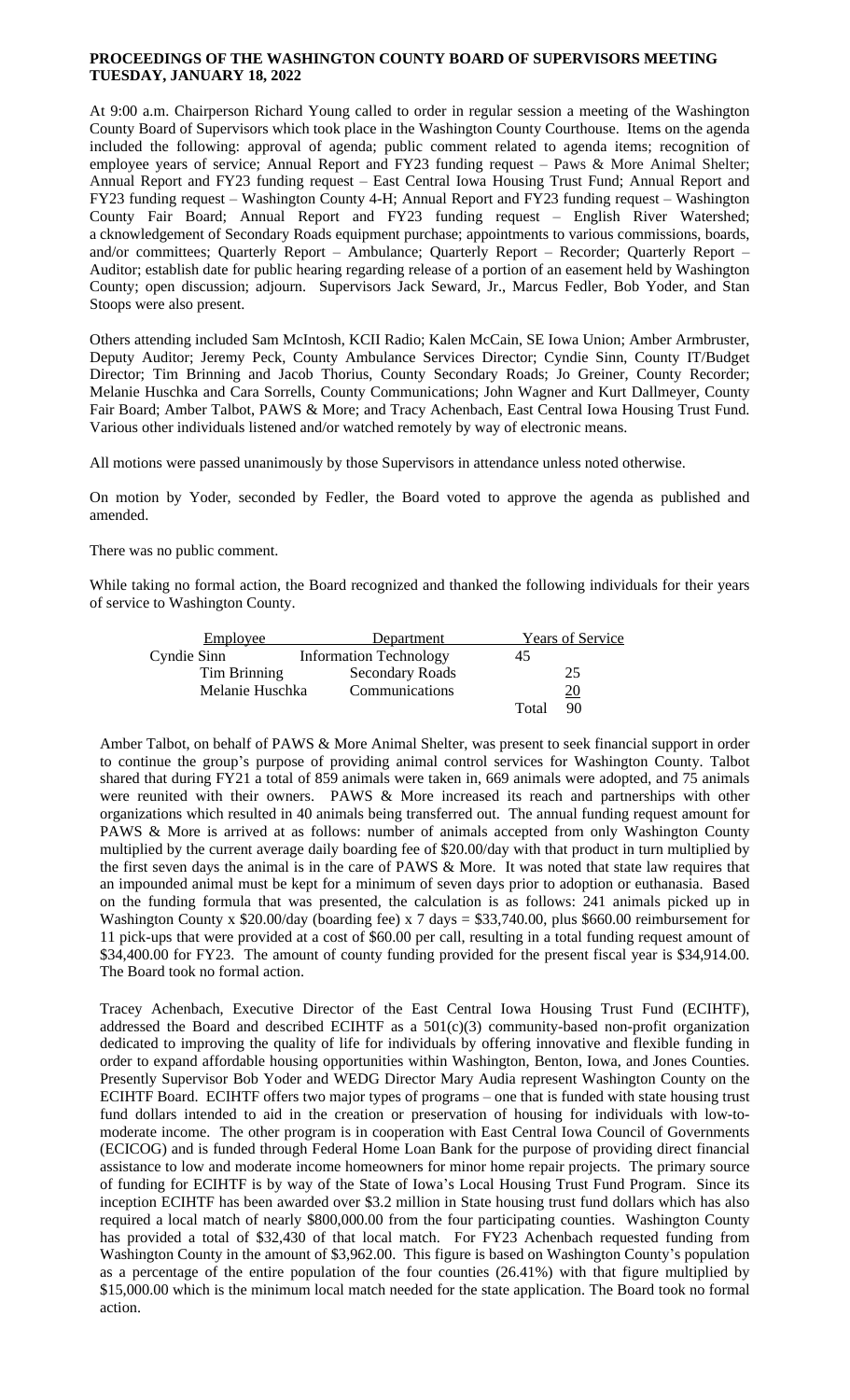On behalf of the Washington County Fair Association (WCFA), Fair Board officers John Wagner and Kurt Dallmeyer provided an annual WCFA update and funding request for the fiscal year ending September 30, 2021. Wagner and Dallmeyer deemed the 2021 Fair as an overall success as livestock, a midway, food stands, and a great deal of varied entertainment returned to the Fair after an absence in 2020 due to COVID concerns. During the 2021 Fair there were a total of 264 livestock exhibitors, 788 livestock exhibits, and 634 non-animal exhibits. Receipts for 2021 included fair income of \$217,321.00, non-fair income of \$93,139.00, county funding of \$41,000.00, grants of \$82,500.00, and state funding of \$10,103.00 for a total of \$444,063.00. Total fair expenses for the 2021 edition of the fair included \$171,278.00 in general fair expenses, \$87,206.00 in non-fair expenses, and \$20,547.00 in equipment purchases for a total of \$279,031.00. Attendance at the 2021 Fair totaled 14,927 which was the highest total in at least the past 12 years. The Washington County 4-H program, for individuals in grades 4 through 12, continues to be among the 10<sup>th</sup> largest programs in the state. Dallmeyer and Wagner were also pleased to report that the Fairgrounds are used nearly every weekend of the year and highlighted several such events. Capital plans currently under consideration include construction of a new show barn, sheep barn, maintenance shed, and replacement of the fair entrance sign. Appreciation was expressed to the many volunteers who assist before, during, and after the fair. Wagner and Dallmeyer requested no change in the amount of county funding from the current fiscal year which is \$24,000.00 for the fairgrounds and \$17,000.00 for 4-H support. The Board took no formal action. The complete report is available for review in the Auditor's office.

Ryan Schlabaugh, on behalf of the English River Watershed Management Authority (ERWMA), thanked the Board for its annual financial support of \$10,000 in each of the past few years and requested the same amount for FY23. The English River Watershed is part of the Lower Iowa River watershed and covers 639 square miles. It covers portions of six counties (Iowa, Keokuk, Poweshiek, Johnson, Washington, and Mahaska) and includes 16 member organizations and is governed by representatives from each of the 16 organizations. The largest urban area in the English River Watershed is Kalona. The ERWMA is committed to education and urban/rural partnerships in order to reach its goals of reducing local flood impact and improving soil and water quality. The Board took no formal action.

On motion by Seward, seconded by Yoder, the Board voted to acknowledge the purchase by the Secondary Roads Department of a new Caterpillar all-wheel drive motor grader Model 140-15A for \$336,000.00. County Engineer Jacob Thorius plans to sell the motor grader that is being replaced by way of auction and he expressed cautious optimism that the new motor grader will be delivered sometime in October of 2022.

On motion by Yoder, seconded by Fedler, the Board voted to appoint Layne Twinam to a three-year term on the Crawford Township Benefitted Fire District that ends December 31, 2024.

On motion by Yoder, seconded by Fedler, the Board voted to appoint Mary Audia to a three-year term on the East Central Iowa Council of Governments (ECICOG) Board of Directors that ends December 31, 2024.

On motion by Stoops, seconded by Fedler, the Board voted to appoint Bob Yoder to a two-year term on the ECICOG Board of Directors that ends December 31, 2023.

On motion by Yoder, seconded by Stoops, the Board voted to appoint Deanna McCusker to complete an unexpired term on the ECICOG Board of Directors that ends December 31, 2024.

On motion by Seward, seconded by Yoder, the Board voted to appoint Richard Young to a two-year term as an alternate representative on the ECICOG Board of Directors that ends December 31, 2023.

On motion by Seward, seconded by Fedler, the Board voted to appoint Jaron Rosien to a one-year term as an alternate representative on the ECICOG Board of Directors that ends December 31, 2022.

On motion by Fedler seconded by Seward, the Board voted to appoint Cris Gaughn to a two-year term on the ECICOG Region 10 Passenger Transportation Advisory Committee that ends December 31, 2023.

On motion by Fedler, seconded by Yoder, the Board voted to appoint Emily Tokheim to complete an unexpired term as an alternate member of the ECICOG Region 10 Passenger Transportation Advisory Committee that ends December 31, 2022.

On motion by Seward, seconded by Fedler, the Board voted to appoint Jaron Rosien to a three-year term as a member of the ECICOG Region 10 Transportation Technical Advisory Committee that ends December 31, 2024.

On motion by Yoder, seconded by Fedler, the Board voted to appoint Mary Audia to a three-year term as an alternate member of the ECICOG Region 10 Transportation Technical Advisory Committee that ends December 31, 2024.

On motion by Yoder, seconded by Fedler, the Board voted to appoint Jeremy McLaughlin to a two-year term as an alternate member of the ECICOG Region 10 Transportation Technical Advisory Committee that ends December 31, 2023.